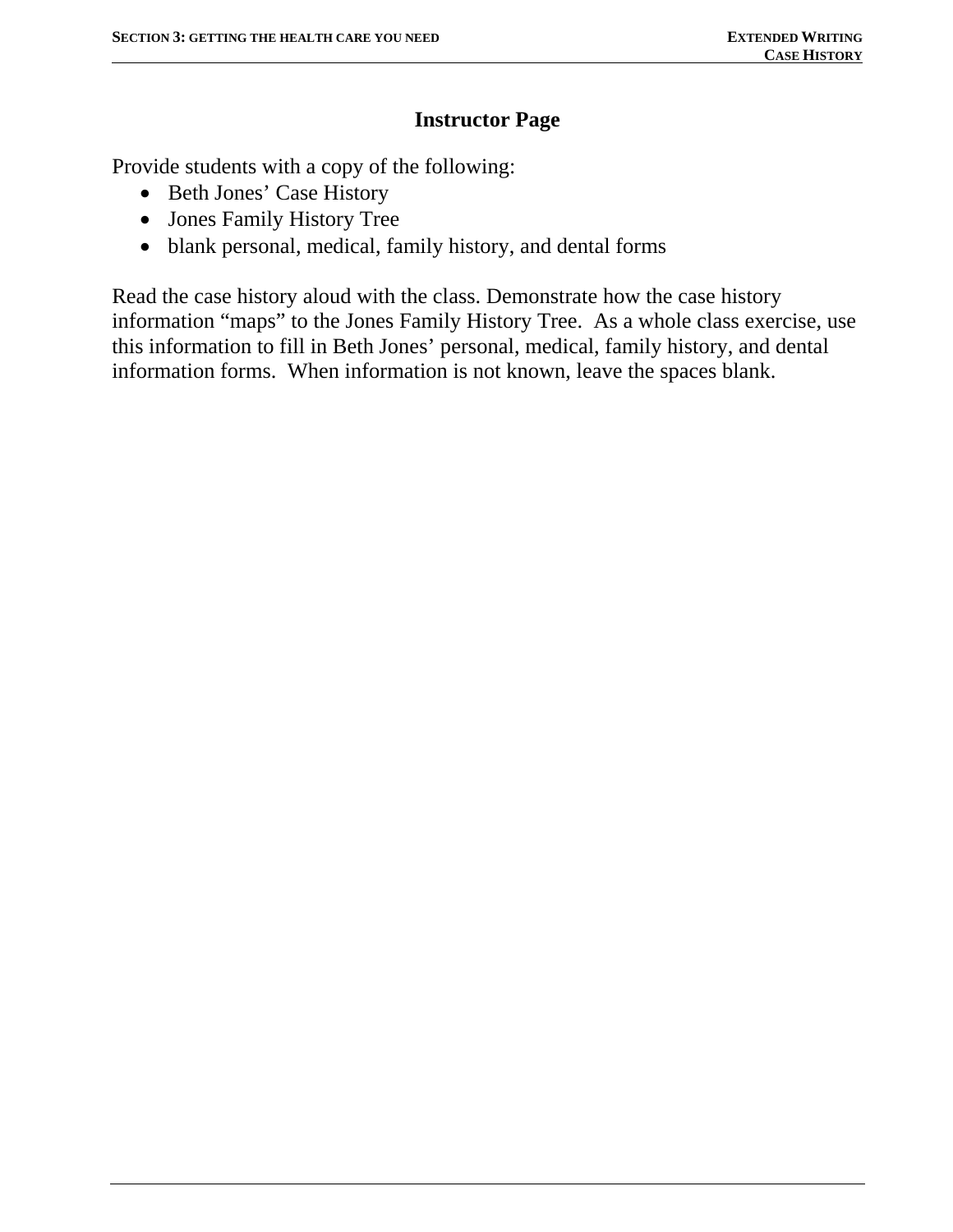### **Case History**

Elizabeth Jones 1955 W. Austin Ave. Harris, IL 60799 Home Phone: (709) 356-0987 Social Security Number: 354-98-0021

Beth was born on February 27, 1975. She is 5'6" tall, has brown hair and brown eyes, and weighs 130 pounds. She is nearsighted and wears contact lenses or glasses.

She is married but doesn't have any children. Beth's husband, Joseph S. Jones, is 32. His social security number is 792-85-2134.

Beth enjoys playing volleyball and lifting weights two or three times a week. She smokes a pack a day. She drinks alcohol occasionally and considers herself a social drinker.

Beth is a delivery truck driver for UPS. She works out of a UPS center at 39 S. Oak, Springfield, IL 63987. She works full-time and she has health and dental insurance from her company. Her insurance information is below:

Health Insurance Blue Cross and Blue Shield of Illinois PPO Group Name: UPS Group Number: 2343567 ID number is same as social security number

Dental Group Number: 2343567D ID number is same as social security number

Beth's parents live near her. She usually uses her father as an emergency contact. Her father's name is Steven Jones, and his cell phone number is (983) 234-5677.

In general, Beth's health is pretty good, except that her cholesterol was high two years ago and now she watches her diet carefully. Her last checkup was in April 2002. At that time, she also had a Pap Smear. She has only stayed in the hospital once, in 1988 when she had her appendix removed. She doesn't take any medications except birth control pills—just cold medicine or aspirin once in awhile. She's never had an allergic reaction to a medication, but she is allergic to strawberries. She started menstruating at age 12. She doesn't have any other serious health problems right now.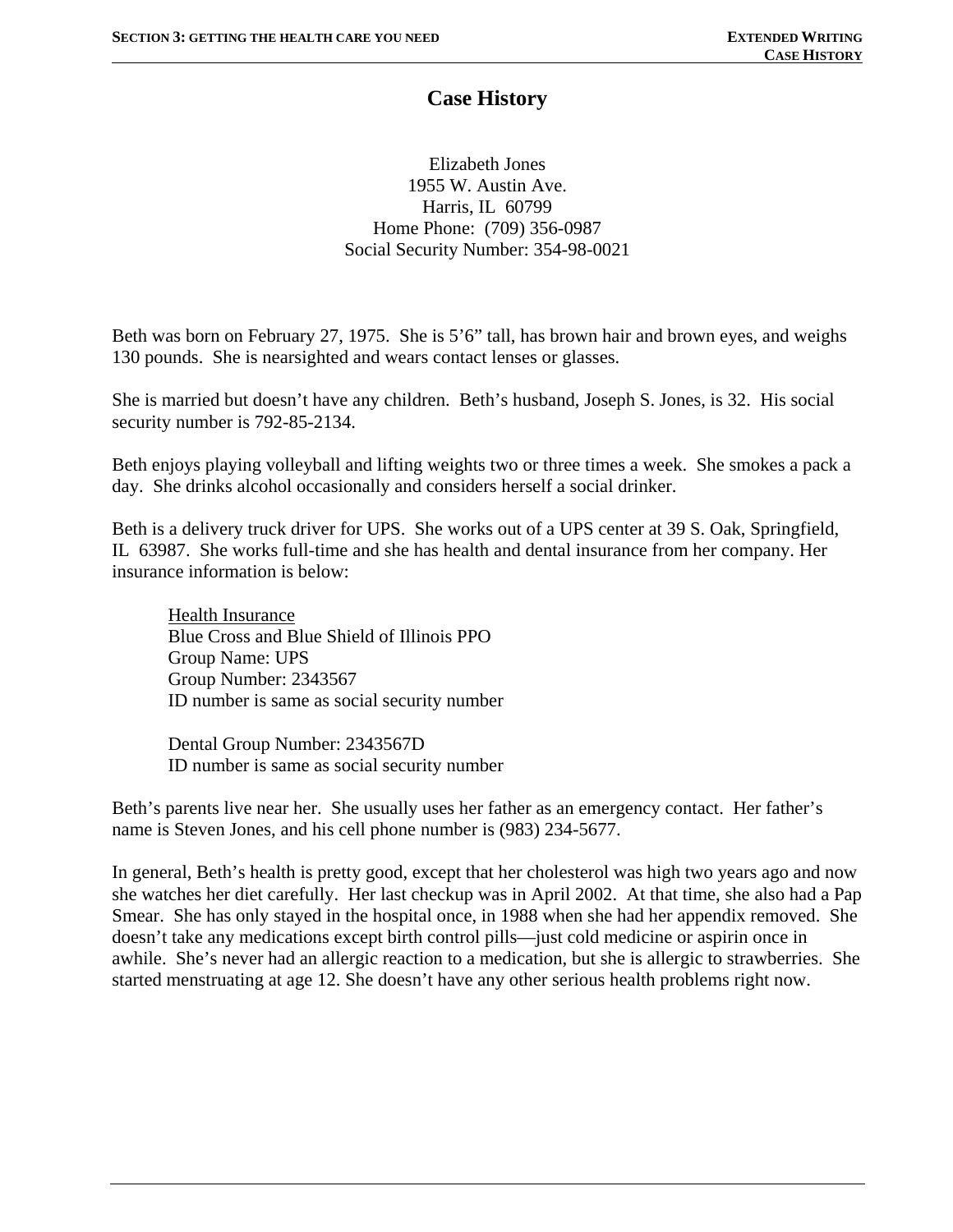#### **Case History for Patient Health Forms,** continued

Beth doesn't like going to the dentist. In fact, her last dental visit was four years ago. She brushes twice a day. Her teeth are sensitive to cold drinks, and sometimes her gums bleed when she brushes her teeth. She only flosses if she gets food caught between her teeth. Beth wore braces on her teeth in high school.

Beth's dad has high cholesterol, and so does Beth's brother. Since some health problems can run in families, Beth knows that it's important to give her doctor as much information as she can about health problems that her family members have. There's anemia on both sides of Beth's family - Beth's mother and sister have anemia, and so did her grandmother on her dad's side. Her grandmother also had colon cancer. There's arthritis on both sides of Beth's family—her mom has arthritis, and so does her dad's father. The same grandfather also has osteoporosis.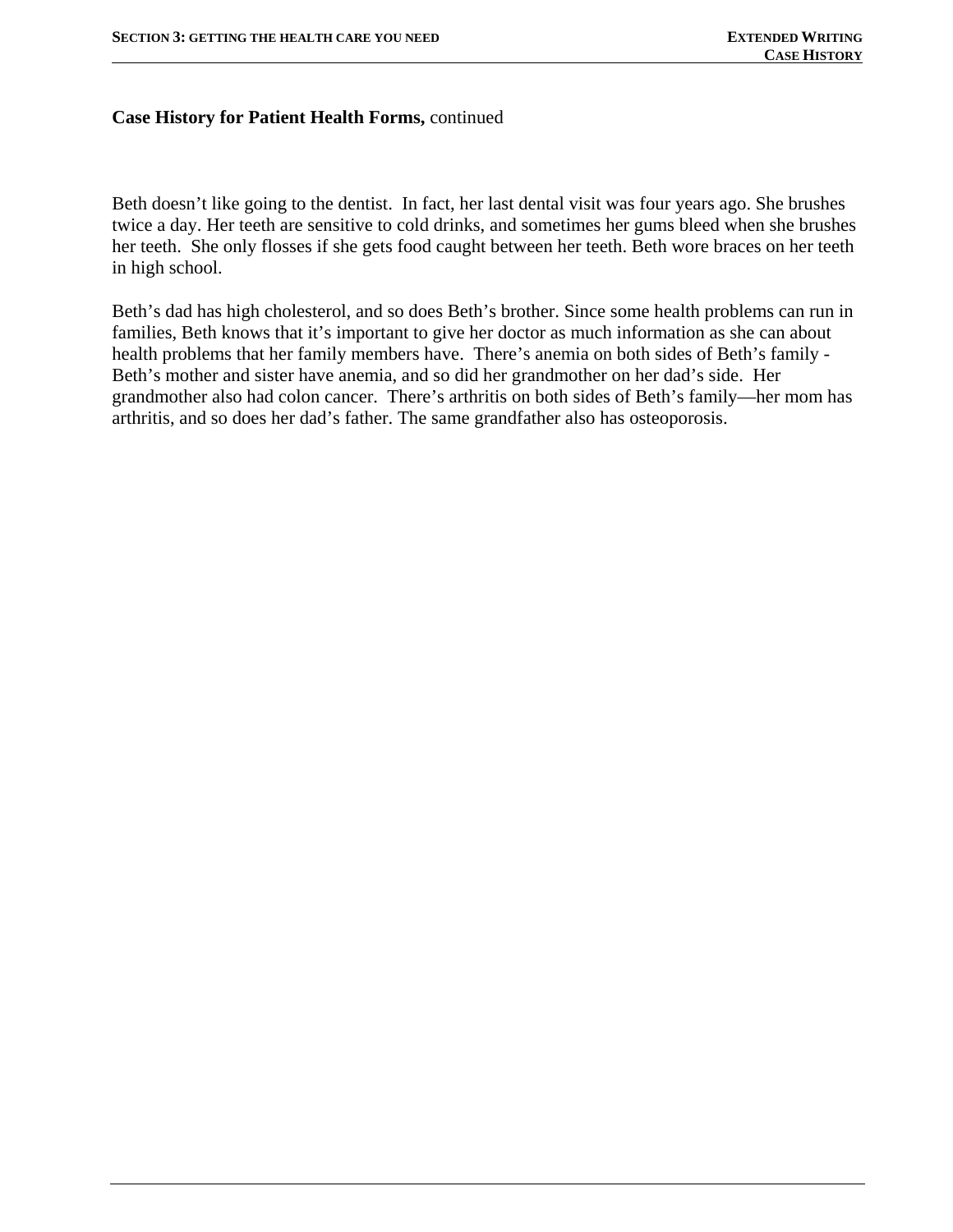Directions: Use Beth Jones' Case History and this Family History Tree to transfer the health condition information to the Jones Family Chart.



# **Jones Family History Tree**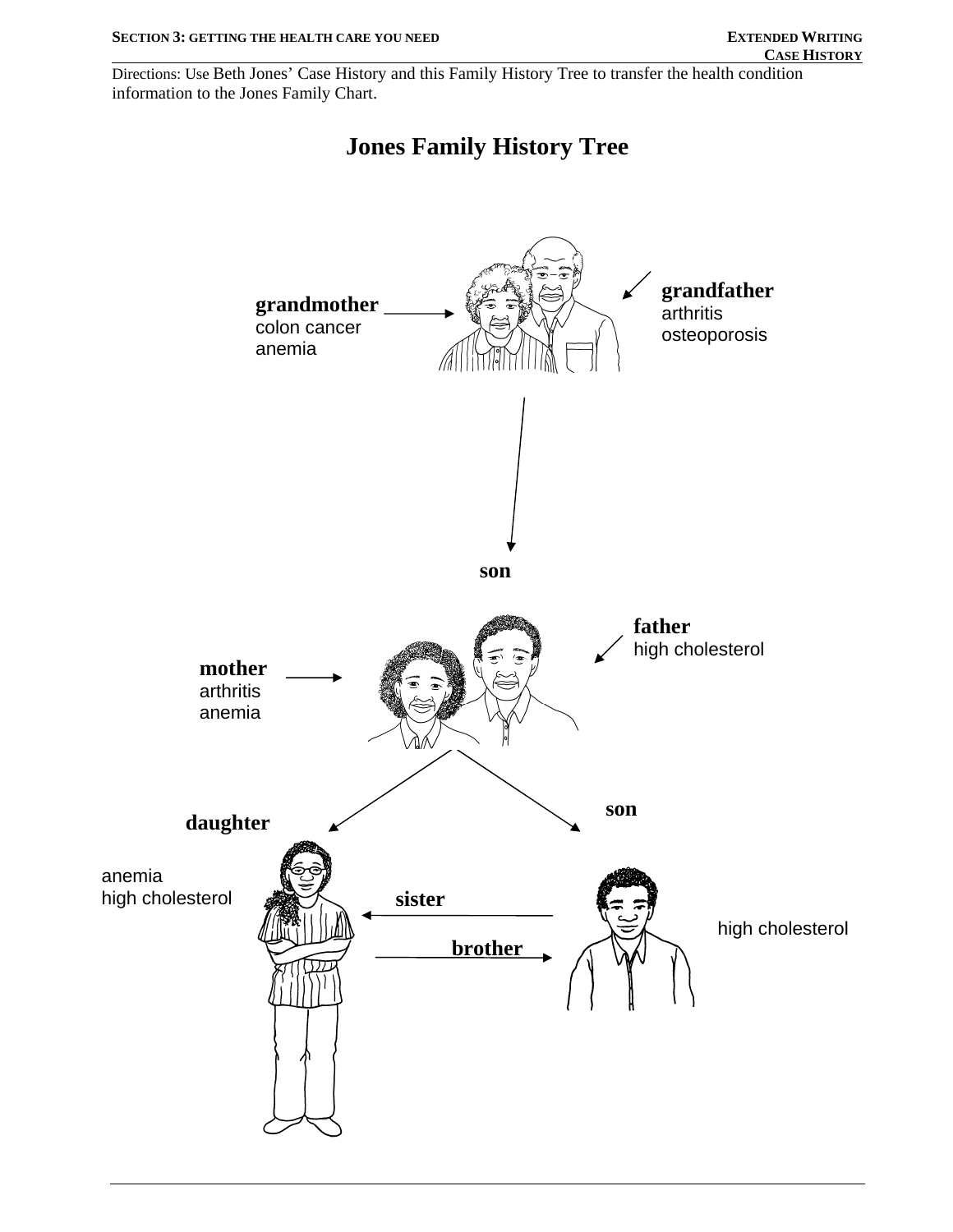# **Patient Information Form**

*Directions:* Your teacher will tell you about a patient. With your class, fill out this form with the patient's information.

|    | First name: $\frac{1}{\sqrt{1-\frac{1}{2}} \cdot \frac{1}{2}}$          | Middle initial: _______     |
|----|-------------------------------------------------------------------------|-----------------------------|
| 2. |                                                                         |                             |
|    |                                                                         | State: $\frac{2}{\sqrt{2}}$ |
|    | $\mathsf{Zip code: }$                                                   |                             |
|    | (month, day, year)                                                      |                             |
| 4. |                                                                         |                             |
|    | 5. Marital status -- put a check mark $(\sqrt{})$ on the correct blank: |                             |
|    | Single ______ Married _____ Divorced _____ Widowed ____                 |                             |
|    |                                                                         |                             |
|    |                                                                         |                             |
|    | 8. Employer's street address:                                           |                             |
|    |                                                                         |                             |
|    | $\mathsf{Zip code: }$                                                   |                             |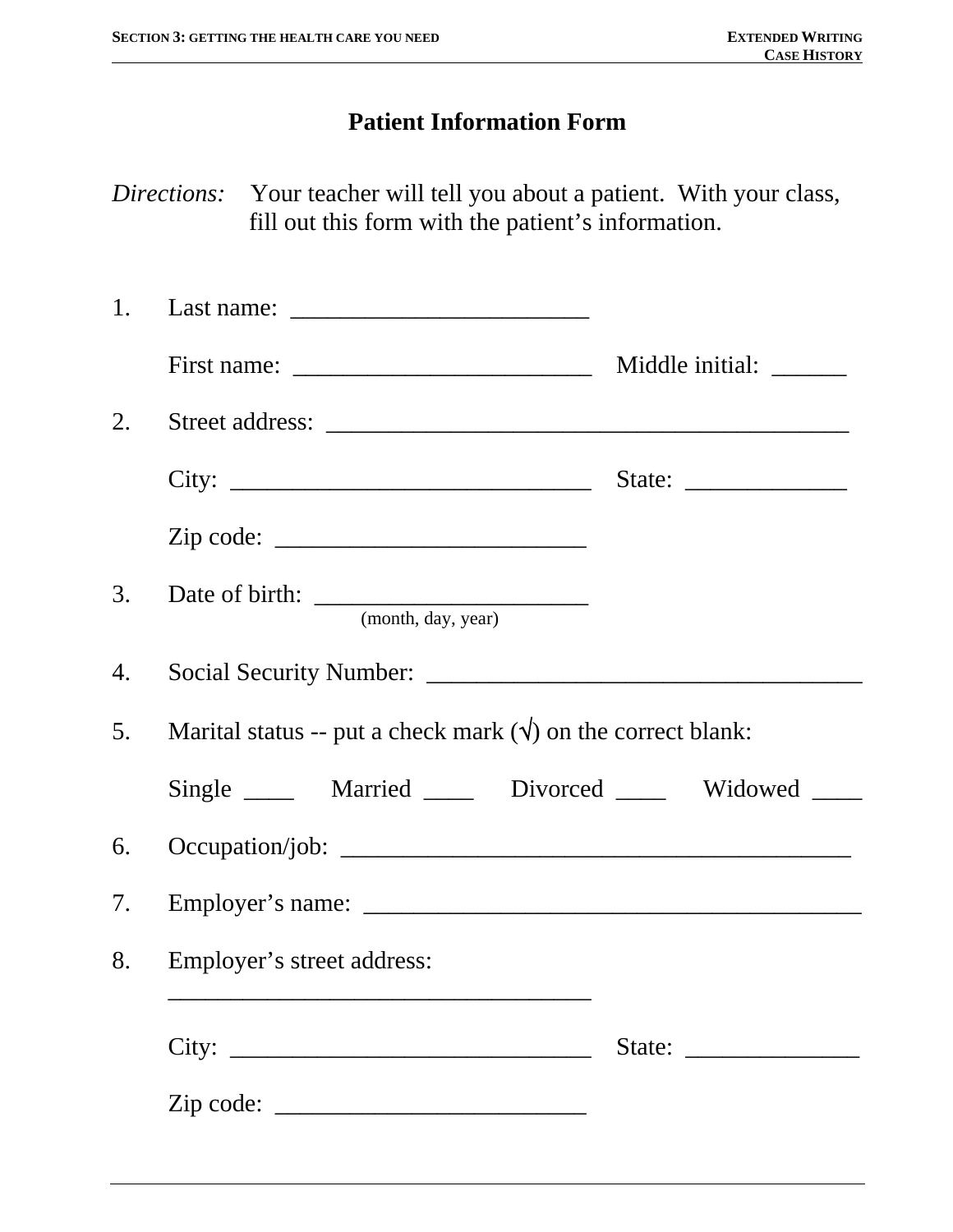### **Patient Information Form,** continued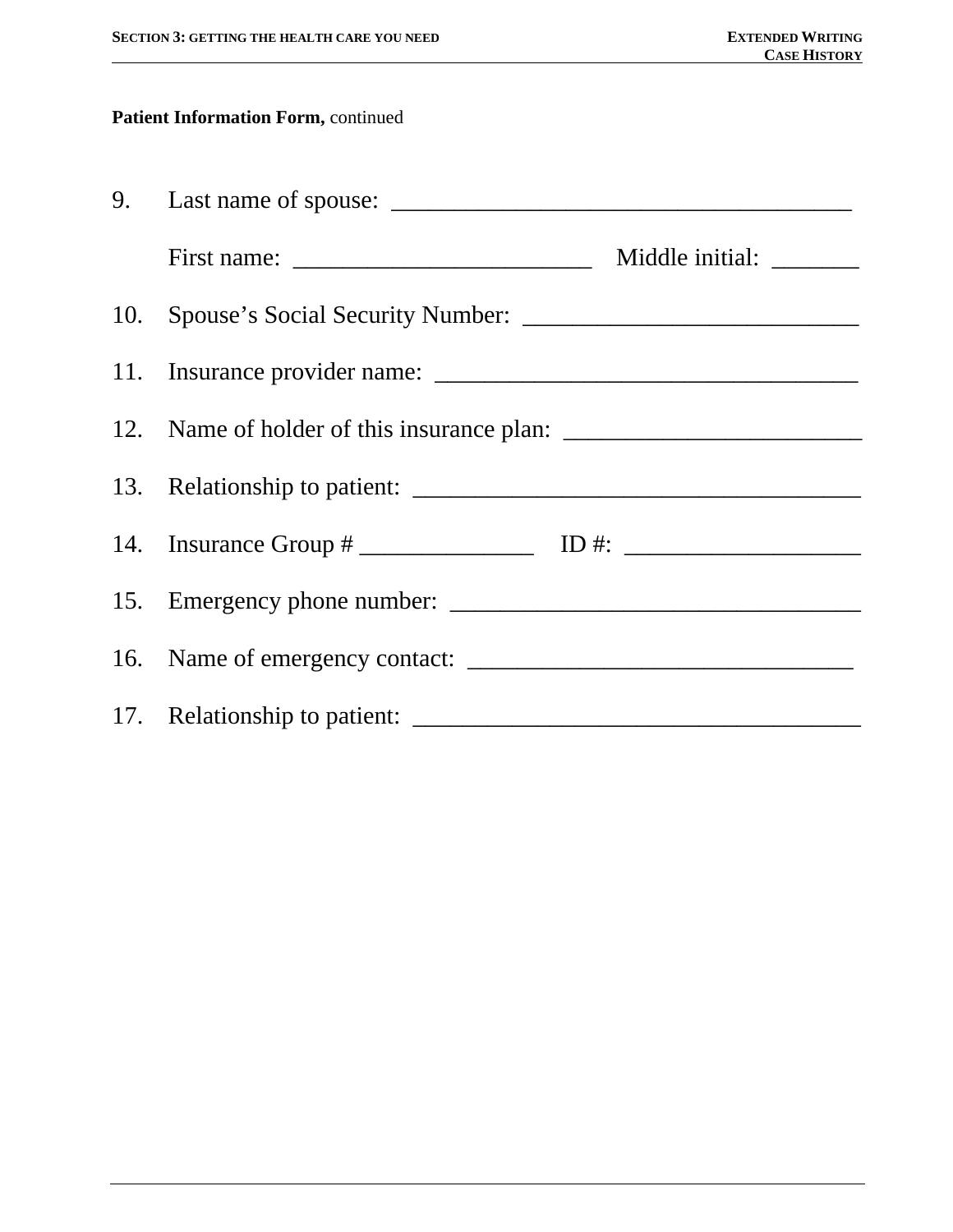# **Patient Medical History Form**

*Directions:* Your teacher will tell you about a patient. With your class, fill out this form with the patient's information.

- 1. Date of last medical exam (month, year) \_\_\_\_\_\_\_\_\_\_\_\_\_\_\_\_\_\_\_\_\_\_\_\_\_\_\_\_
- 2. Have you ever been hospitalized for surgery or serious illness? Yes  $\_\,$  No  $\_$ If yes,

| <b>Date</b>        | <b>Reason</b> |                                                                                                                        | Hospital                                                                      |
|--------------------|---------------|------------------------------------------------------------------------------------------------------------------------|-------------------------------------------------------------------------------|
|                    |               | <u> 1989 - Johann Stein, marwolaethau a bhann an t-Alban ann an t-Alban an t-Alban an t-Alban an t-Alban an t-Alb</u>  |                                                                               |
|                    |               | <u> 1989 - Johann John Stone, market fan it ferskearre fan it ferskearre fan it ferskearre fan it ferskearre fan i</u> |                                                                               |
|                    |               |                                                                                                                        |                                                                               |
|                    |               |                                                                                                                        | Are you taking any medications (prescriptions or over-the-counter) regularly? |
|                    |               | Yes _________ No ____________ If yes, what medications are you taking?                                                 |                                                                               |
|                    |               |                                                                                                                        |                                                                               |
|                    |               |                                                                                                                        |                                                                               |
|                    |               |                                                                                                                        |                                                                               |
|                    |               |                                                                                                                        |                                                                               |
|                    |               |                                                                                                                        |                                                                               |
|                    |               |                                                                                                                        |                                                                               |
|                    |               |                                                                                                                        |                                                                               |
|                    |               | Are you allergic to any medication or have you had any reactions?                                                      |                                                                               |
|                    |               |                                                                                                                        |                                                                               |
|                    |               |                                                                                                                        |                                                                               |
| Name of Medication |               | Reaction                                                                                                               | When                                                                          |
|                    |               |                                                                                                                        |                                                                               |
|                    |               |                                                                                                                        |                                                                               |
|                    |               |                                                                                                                        |                                                                               |
|                    |               |                                                                                                                        |                                                                               |
|                    |               |                                                                                                                        |                                                                               |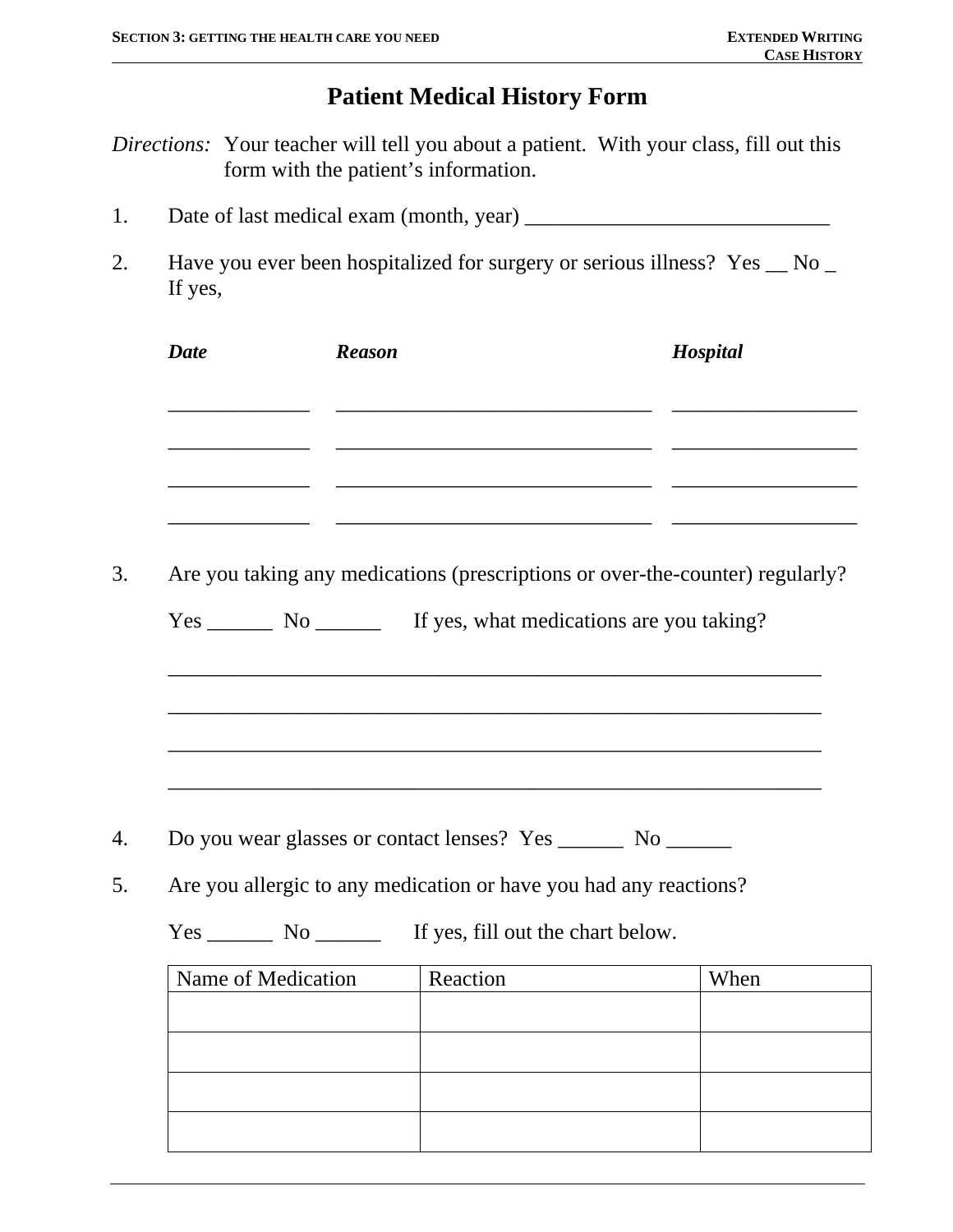## **Patient Medical History Form,** continued

6. Are you allergic to anything else (food, pollen, dust, etc.)? Yes \_\_\_ No \_\_\_\_

7. Do you have or have you had any of the following:

| a.             | arthritis                        | $Yes \_\_$ |                                   |
|----------------|----------------------------------|------------|-----------------------------------|
| b.             | diabetes                         |            |                                   |
| c.             | hypertension/high blood pressure |            |                                   |
| $\mathbf{d}$ . | high cholesterol                 | $Yes \_\_$ |                                   |
| e.             | mental illness                   |            | $\rm No$ $\qquad$                 |
| f.             | kidney disease                   |            | $\rm No$ $\qquad \qquad$          |
| g.             | osteoporosis                     | $Yes \_\_$ | $\rm No$ $\qquad \qquad$          |
| h.             | sexual/physical abuse            | $Yes \_\_$ |                                   |
| i.             | thyroid disease                  | $Yes \_\_$ |                                   |
| $\mathbf{j}$ . | <b>HIV/AIDS</b>                  |            | $\rm No$ $\qquad \qquad$          |
| k.             | heart disease/heart attack       | $Yes \_\_$ | $\rm No$ $\qquad \qquad$          |
| 1.             | substance abuse                  |            | $Yes \_\_\_\_\$ No $\_\_\_\_\$    |
| m.             | alcoholism                       |            |                                   |
| n.             | asthma                           |            | $\rm No$ $\qquad \qquad$          |
| 0.             | seizures                         |            | No not                            |
| p.             | stroke                           |            | $No$ <sub>_____</sub>             |
| q.             | anemia/blood diseases            | $Yes \_\_$ |                                   |
| r.             | liver diseases                   | $Yes \_\_$ |                                   |
| S.             | immune problems                  | $Yes \_\_$ |                                   |
| t.             | cancer                           |            | $Yes \_\_\_\_\$ No $\_\_\_\_\$    |
| u.             | frequently tired                 |            | $Yes \_\_\_\_ No \_\_\_\_$        |
| V.             | recent weight loss               |            | $Yes \_\_\_\_\\$ No $\_\_\_\_\_\$ |
| W.             | other:                           |            |                                   |

\_\_\_\_\_\_\_\_\_\_\_\_\_\_\_\_\_\_\_\_\_\_\_\_\_\_\_\_\_\_\_\_\_\_\_\_\_\_\_\_\_\_\_\_\_\_\_\_\_\_\_\_\_\_\_

 $\overline{\phantom{a}}$  ,  $\overline{\phantom{a}}$  ,  $\overline{\phantom{a}}$  ,  $\overline{\phantom{a}}$  ,  $\overline{\phantom{a}}$  ,  $\overline{\phantom{a}}$  ,  $\overline{\phantom{a}}$  ,  $\overline{\phantom{a}}$  ,  $\overline{\phantom{a}}$  ,  $\overline{\phantom{a}}$  ,  $\overline{\phantom{a}}$  ,  $\overline{\phantom{a}}$  ,  $\overline{\phantom{a}}$  ,  $\overline{\phantom{a}}$  ,  $\overline{\phantom{a}}$  ,  $\overline{\phantom{a}}$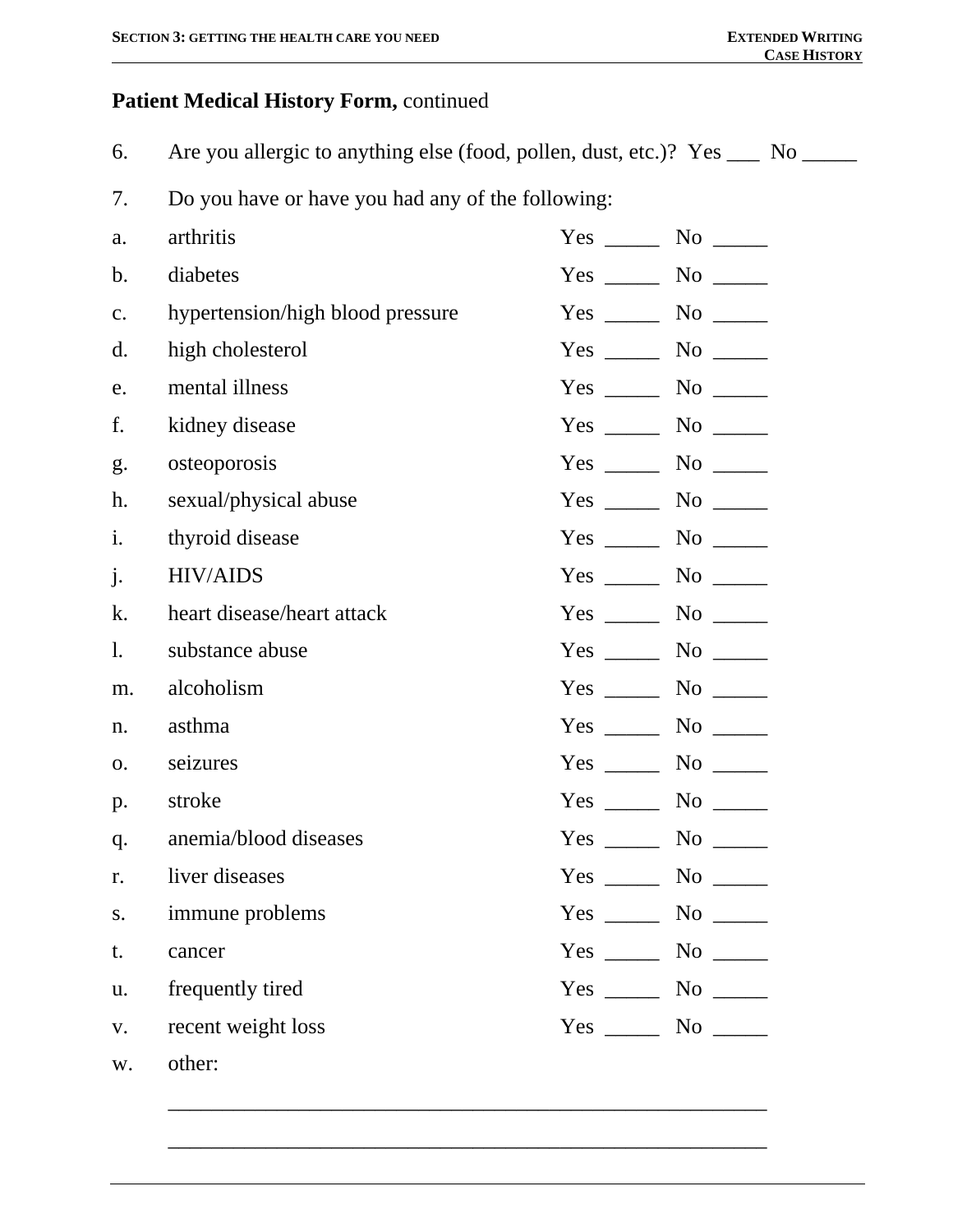#### **Patient Medical History Form,** continued

# pregnancies  $\qquad \qquad \qquad$  # live births \_\_\_\_\_\_\_

Date of last Pap Smear \_\_\_\_\_\_\_\_\_\_\_\_ Date of last Mammogram \_\_\_\_\_\_

Age periods began \_\_\_\_\_\_\_ First day of last period \_\_\_\_\_\_

Do you use birth control? Yes \_\_\_\_\_\_\_\_ No \_\_\_\_\_\_\_

If yes, what kind?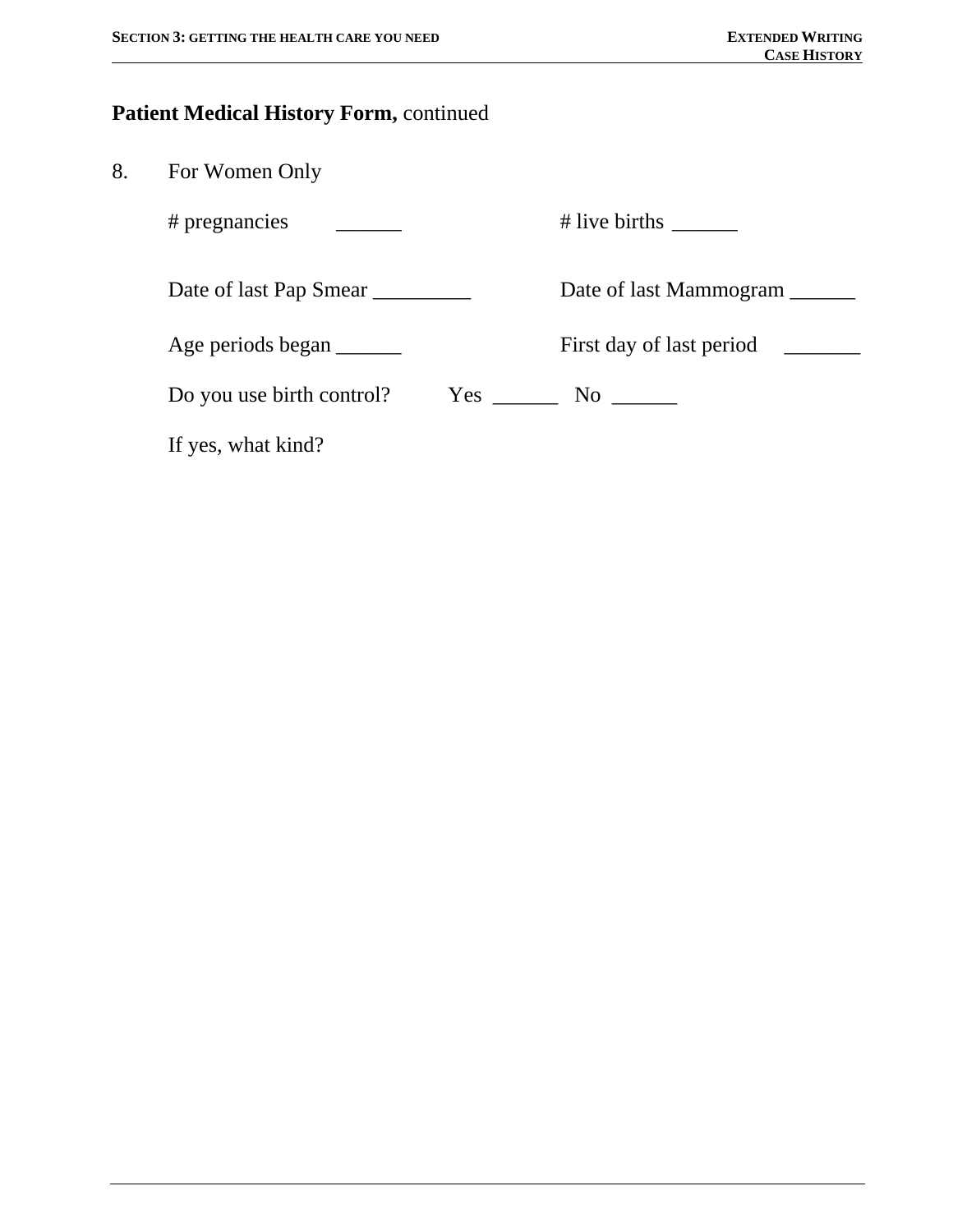# **Patient Family History Form**

*Directions:* Your teacher will tell you about a patient. With your class, fill out this form with the patient's information.

|                                         | Yes | N <sub>0</sub> | If yes, who? (e.g., father, mother,<br>sibling, son, daughter, grandparent,<br>etc.) |
|-----------------------------------------|-----|----------------|--------------------------------------------------------------------------------------|
| arthritis                               |     |                |                                                                                      |
| diabetes                                |     |                |                                                                                      |
| hypertension/<br>high blood<br>pressure |     |                |                                                                                      |
| high cholesterol                        |     |                |                                                                                      |
| mental illness                          |     |                |                                                                                      |
| kidney disease                          |     |                |                                                                                      |
| osteoporosis                            |     |                |                                                                                      |
| sexual/physical<br>abuse                |     |                |                                                                                      |
| thyroid disease                         |     |                |                                                                                      |
| <b>HIV/AIDS</b>                         |     |                |                                                                                      |
| heart disease/<br>heart attack          |     |                |                                                                                      |
| substance abuse                         |     |                |                                                                                      |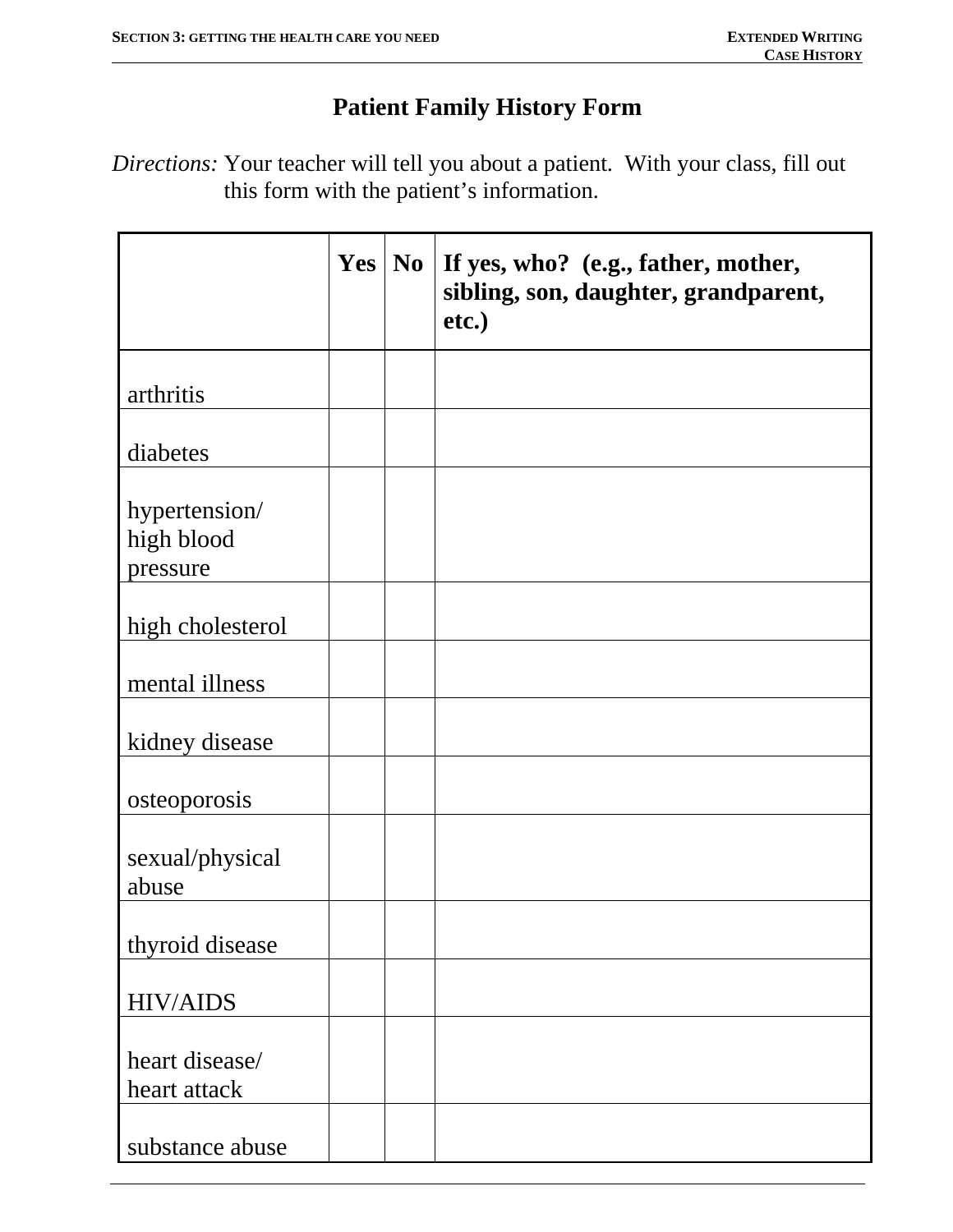### **Patient Family History Form,** continued

|                                         | $Yes \mid No$ | If yes, who? (e.g., father, mother,<br>sibling, son, daughter, grandparent, etc.) |
|-----------------------------------------|---------------|-----------------------------------------------------------------------------------|
| alcoholism                              |               |                                                                                   |
| asthma                                  |               |                                                                                   |
| seizures                                |               |                                                                                   |
| stroke                                  |               |                                                                                   |
| anemia/blood<br>disease                 |               |                                                                                   |
| liver diseases                          |               |                                                                                   |
| immune problems                         |               |                                                                                   |
| cancer - fill in the<br>blank for type: |               |                                                                                   |
|                                         |               |                                                                                   |
| other disease - fill<br>in the blank:   |               |                                                                                   |
|                                         |               |                                                                                   |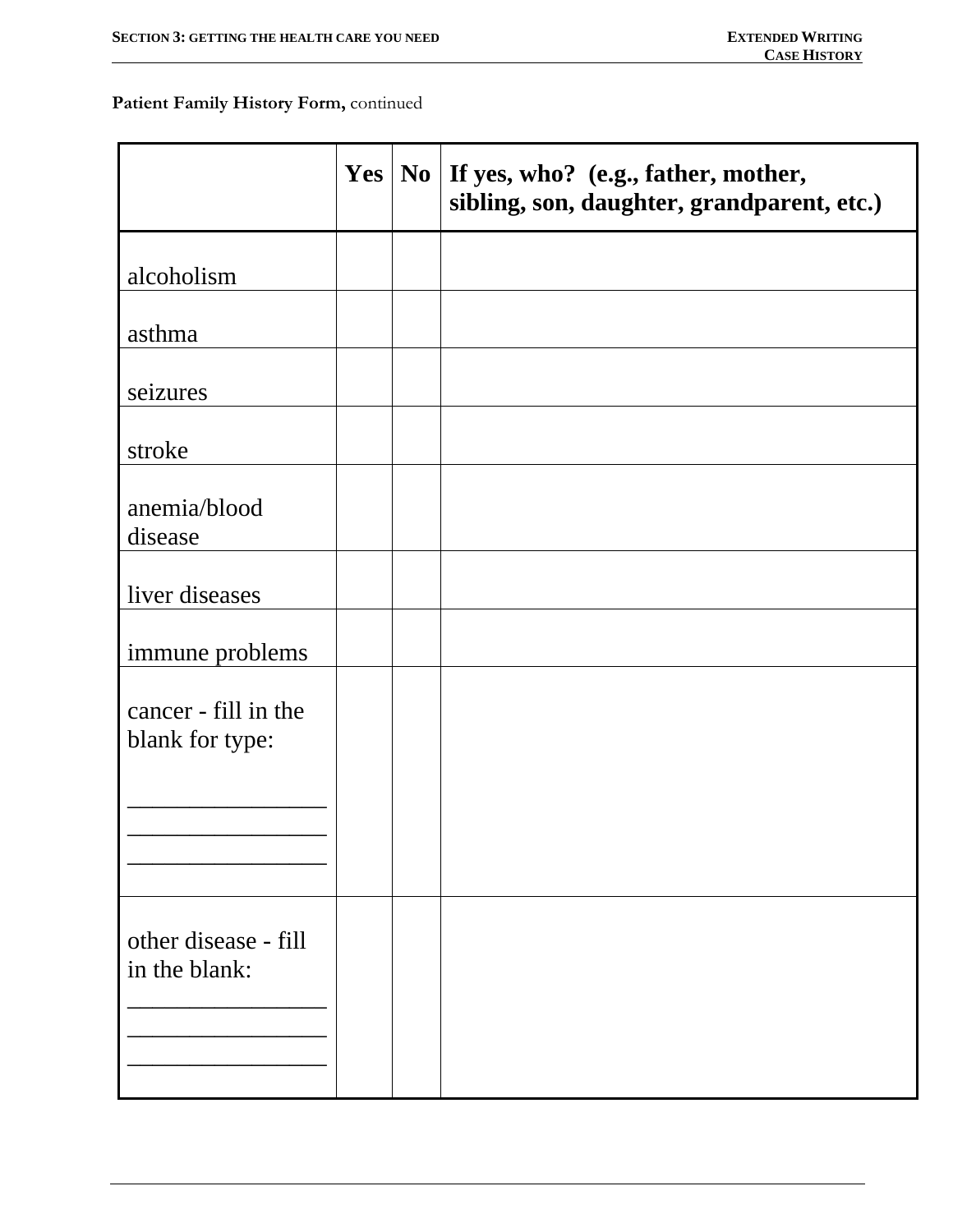# **Patient Dental Form**

*Directions:* Your teacher will tell you about a patient. With your class, fill out this form with the patient's information.

| 1.  |                | Do your gums bleed while brushing or flossing?                          | $Yes \_\_ No \_\_$ |  |
|-----|----------------|-------------------------------------------------------------------------|--------------------|--|
| 2.  |                | Are your teeth sensitive to hot or cold<br>liquids/foods?               | $Yes \_\_ No \_\_$ |  |
| 3.  |                | Are your teeth sensitive to sweet or sour<br>liquids/foods?             | $Yes \_\_ No \_\_$ |  |
| 4.  |                | Do you feel pain in any of your teeth?                                  | $Yes \_\_ No \_\_$ |  |
| 5.  |                | Do you have any sores or lumps in or near<br>your mouth?                | $Yes \_\_ No \_\_$ |  |
| 6.  |                | Have you had any head, neck or jaw injuries?                            | $Yes \_\_ No \_\_$ |  |
| 7.  |                | Have you ever experienced any of the following<br>problems in your jaw: |                    |  |
|     | a.             | Clicking?                                                               | $Yes \_\_ No \_\_$ |  |
|     | $\mathbf{b}$ . | Pain (joint, ear, side of face)?                                        | $Yes \_\_ No \_\_$ |  |
|     | $C_{\bullet}$  | Difficulty in opening or closing?                                       | $Yes \_\_ No \_\_$ |  |
|     | $\mathbf{d}$ . | Difficulty in chewing?                                                  | $Yes \_\_ No \_\_$ |  |
| 8.  |                | Do you have headaches often?                                            | $Yes \_\_ No \_\_$ |  |
| 9.  |                | Do you clench or grind your teeth?                                      | $Yes \_\_ No \_\_$ |  |
| 10. |                | Do you bite your lips or cheeks often?                                  | $Yes \_\_ No \_\_$ |  |